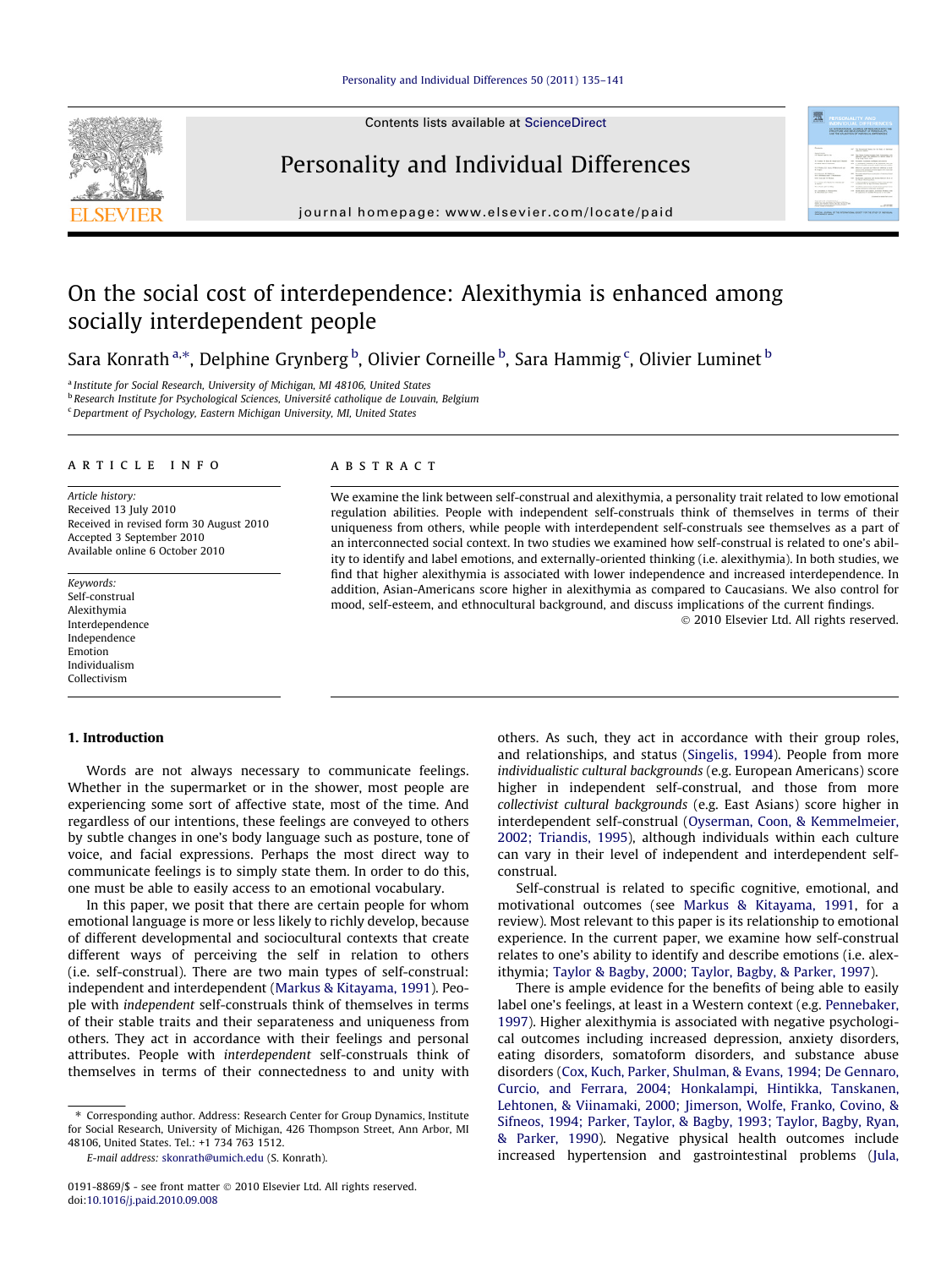<span id="page-1-0"></span>[Salminen, & Saarijarvi, 1999; Porcelli, Leoci, Guerra, Taylor, &](#page-5-0) [Bagby, 1996; Todarello, Taylor, Parker, & Fanelli, 1995\)](#page-5-0).

# How might we expect self-construal to be related to alexithymia? On the one hand, more interdependent people (and those from interdependent ethnocultural backgrounds) might be skilled at identifying and describing their emotional states because of the primacy they place on connecting and fitting in with others. In fact, this hypothesis rests on the assumptions that articulating one's feelings is both desirable and necessary for smooth interpersonal relations. However, these assumptions are easily dismissed. First, not all feelings are created equally, and negative ones (e.g. anger, jealousy) have the potential to be interpersonally disruptive. Second, as previously mentioned, much emotional information can be conveyed through body language, without emotional words. Emotional words, then, may actually be less needed to communicate emotional information in contexts that are higher in interpersonal sensitivity.

Taken together, there is reason to expect that more interdependent people might actually be less skilled at identifying and describing their emotions than more independent people. Research supports such a hypothesis. For example, those high in independent self-construal are concerned with assertiveness and expressions of emotion [\(Markus & Kitayama, 1991\)](#page-6-0), therefore we would expect them to be more proficient in identifying and describing their own emotions (i.e. they should score low in alexithymia). Those high in interdependent self-construal are concerned with maintaining group harmony and interpersonal relationships ([Markus & Kitayama, 1991\)](#page-6-0). One strategy to maintain harmonious social relationships might be to inhibit certain expressions of emotion, especially ones that might lead to potential confrontations or conflicts.

We next review evidence that people from relatively more interdependent cultures may have more difficulty identifying and describing emotions. [Matsumoto and Kishimoto \(1983\)](#page-6-0) compared the emotional identification abilities of American and Japanese children and found that Japanese children had more difficulty recognizing angry facial expressions compared to Americans. They suggest that this may be because Japanese parents socialize their children from a very young age to avoid expressions of socially inharmonious emotions like anger.

[Liu \(1986\)](#page-6-0) argues that the high importance in Chinese culture to be continually mindful of other people can have constraining effects on people's verbal fluency, and that this attention to others inhibits assertive expressions of feelings ([Liu, 1986, p. 80, 84](#page-6-0)). Indeed, there is evidence that Japanese adults are less likely to be aware of and use affective terms when communicating with others ([Bainbridge-Frymier, Klopf, & Ishii, 1990](#page-5-0)), and also report expressing emotions less frequently and feeling them less intensely than Americans [\(Matsumoto, Kudoh, Scherer, & Wallbott, 1988\)](#page-6-0). Taken together, we predict that those who are high in interdependence will report difficulty in identifying and describing emotions.

While no research that we are aware of explicitly examines the relationship between self-construal and alexithymia, some research has examined the relationship between alexithymia and ethnocultural background. For example, Asians of various backgrounds have been found to score higher in alexithymia than Caucasians [\(Dion, 1996; Le, Berenbaum, & Raghavan, 2002; Zhu et al.,](#page-5-0) [2007\)](#page-5-0). This is likely because people from more collectivistic cultural backgrounds are less psychologically-minded than those from more individualistic ones [\(Dion, 1996\)](#page-5-0).

We reviewed relevant research which suggested that more interdependent people (and those from interdependent ethnocultural backgrounds) may have difficulty identifying and describing emotions, however, as previously mentioned, it is also possible that more interdependent people might be better at attending to other people's emotions in order to enhance smooth social relations. At present, this is an empirical question that our paper can address.

#### 1.1. Overview

The purpose of these studies is to better understand the emotional abilities of more independent and interdependent people. In (Section 2), a predominantly Caucasian online adult sample of participants completed a measure of alexithymia ([Bagby, Parker,](#page-5-0) [& Taylor, 1994a, 1994b\)](#page-5-0), self-construal [\(Singelis, 1994](#page-6-0)), and positive and negative mood ([Watson, Clark, & Tellegen, 1988](#page-6-0)). In Section [3,](#page-2-0) a more ethnically diverse college student and community sample completed measures of alexithymia and self-construal, and also a self-esteem measure. We expected alexithymia to be associated with higher interdependence and lower independence. We also expected to replicate the past findings that Asians would score higher in alexithymia than Caucasians (Section [3](#page-2-0)).

## 2. Study 1

#### 2.1. Method

#### 2.1.1. Participants

Participants were 130 adults (50.8% women;  $M_{\text{age}} = 46.4$ ,  $SD = 12.7$ ) who received payment in exchange for their voluntary participation.<sup>1</sup> They were recruited from Study Response, an online social science recruitment service, after obtaining ethics approval from the University of Michigan Institutional Review Board. The ethnic composition was: 114 Caucasian, 4 Asian / Asian-American, 3 Hispanic-American, 5 African-American, and 2 Other / Multiracial. Over 95% of the participants were born in the United States  $(N = 124)$  and learned English as their first language  $(N = 126)$ .

## 2.1.2. Procedure

Participants completed a questionnaire that contained measures of alexithymia, self-construal, mood, and a few unrelated filler items to disguise the purpose of the study. Alexithymia was measured using the Toronto Alexithymia Scale (TAS-20: M = 2.40, SD = .63; [Bagby et al., 1994a, 1994b\)](#page-5-0), which consists of 20 items (e.g. ''I am often confused about what emotion I am feeling"; 1 = Disagree strongly to 5 = Agree strongly). Alexithymia has three subscales: Difficulty Identifying Feelings (M = 2.07, SD = 1.05), Difficulty Describing Feelings ( $M = 2.34$ ,  $SD = .95$ ), and Externally-Oriented Thinking ( $M = 2.72$ ,  $SD = .42$ ). Self-construal was assessed using the Self-Construal Scale (SCS: [Singelis, 1994\)](#page-6-0). It consists of 24 items, 12 that measure interdependent self-construal (e.g., ''It is important to me to respect decisions made by the group"; M = 3.19, SD=.89), and 12 that measure independent self-construal (e.g., ''I enjoy being unique and different from others in many respects"; 1 = Strongly Disagree to  $7$  = Strongly Agree;  $M = 2.61$ ,  $SD = .84$ ). Mood was measured using the Positive and Negative Affect Schedule (PANAS: [Watson et al., 1988\)](#page-6-0). The measure consists of 20 positive (e.g. enthusiastic, proud;  $M = 2.88$ ,  $SD = .95$ ) and negative (e.g. irritable, nervous;  $M = 1.50$ ,  $SD = .80$ ) items which participants rate to describe their current mood (1 = Very slightly or Not at all to  $5$  = Extremely).

#### 2.1.3. Results and discussion

We conducted a regression analysis using SPSS 17.0 with independent and interdependent self-construal as predictors of

 $1$  We examined the effects of age and gender on each dependent variable. The only consistent finding across both studies was that independent SC is higher in older participants, and EOT is higher in males than females. Controlling for gender and age does not substantially alter the patterns that we found: all results that were significant in the model are still significant when adding these two covariates.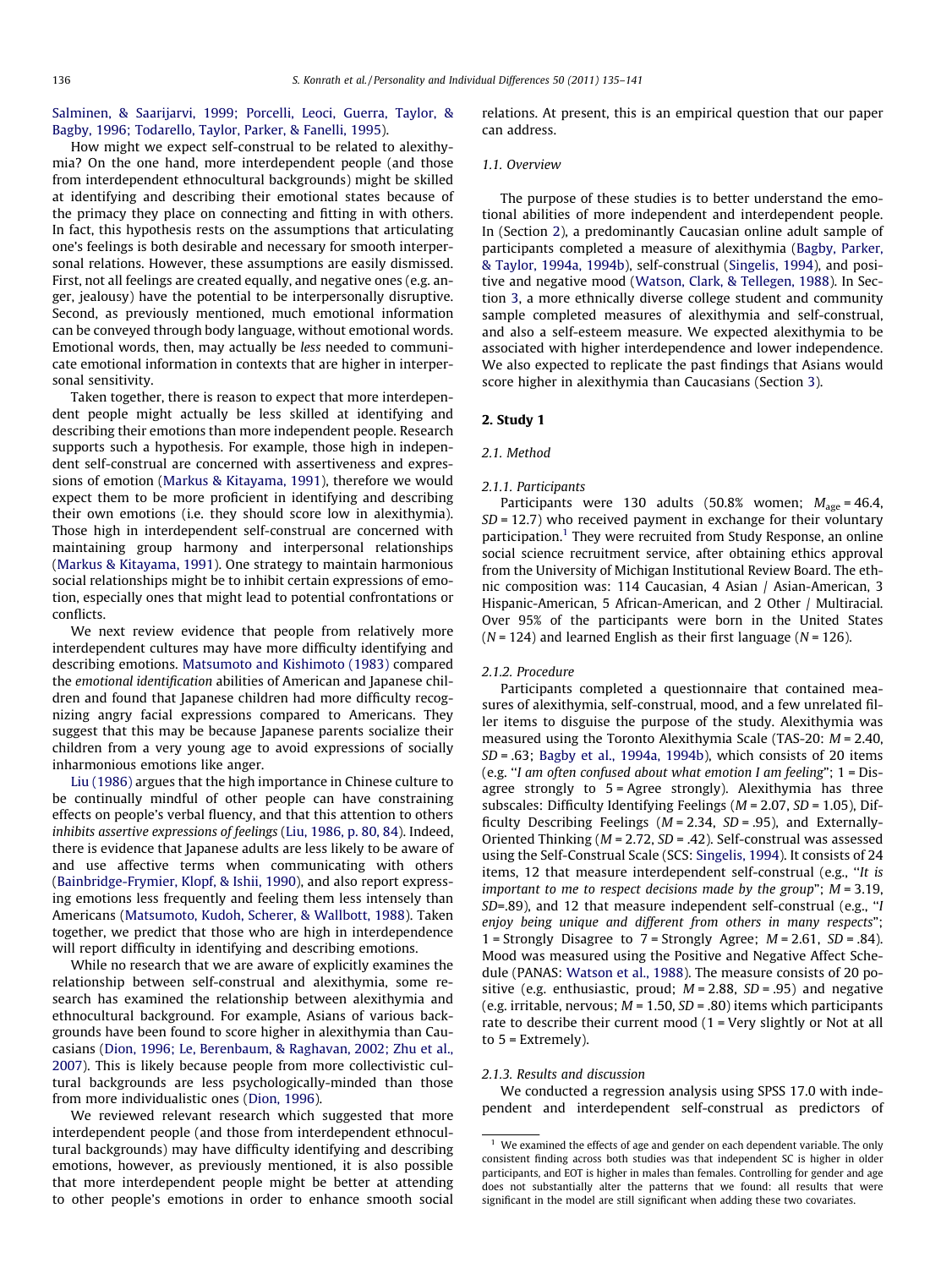#### <span id="page-2-0"></span>Table 1

| Regression coefficients for relationship between alexithymia and self-construal in Section 2. |  |  |
|-----------------------------------------------------------------------------------------------|--|--|
|                                                                                               |  |  |
|                                                                                               |  |  |

|                                                                                                             | Alexithymia Total                                                                               | Difficulty identifying feelings                       | Difficulty describing feelings                       | Externally-oriented thinking                          |  |  |  |
|-------------------------------------------------------------------------------------------------------------|-------------------------------------------------------------------------------------------------|-------------------------------------------------------|------------------------------------------------------|-------------------------------------------------------|--|--|--|
| Regression Model 1: Independent and interdependent self-construal as simultaneous predictors of alexithymia |                                                                                                 |                                                       |                                                      |                                                       |  |  |  |
| Independent<br>self-construal                                                                               | $-0.38$ **                                                                                      | $-0.32$ <sup>**</sup>                                 | $-0.42$ <sup>**</sup>                                | $-0.12$                                               |  |  |  |
| Interdependent<br>self-construal                                                                            | $0.38$ <sup>**</sup>                                                                            | $0.29$ **                                             | $0.46$ **                                            | 0.13                                                  |  |  |  |
| Model statistics                                                                                            | Adjusted $R^2$ = .15, $F(2,120)$ = 11.5,<br>p < .001                                            | Adjusted $R^2$ = .09, $F(2,120)$ = 7.1,<br>$p = .001$ | Adjusted $R^2$ = .21, $F(2,120)$ = 17.3,<br>p < .001 | Adjusted $R^2$ = .002, $F(2,120)$ = 1.1,<br>$p = .33$ |  |  |  |
| Power                                                                                                       | .996                                                                                            | .947                                                  | .999                                                 | .261                                                  |  |  |  |
|                                                                                                             | Regression Model 2:                                                                             |                                                       |                                                      |                                                       |  |  |  |
|                                                                                                             | Step 1: Positive and negative mood as covariates                                                |                                                       |                                                      |                                                       |  |  |  |
|                                                                                                             | Step 2: Independent and interdependent self-construal as simultaneous predictors of alexithymia |                                                       |                                                      |                                                       |  |  |  |
| Positive Mood                                                                                               | $-0.25$ **                                                                                      | $-0.19$ <sup>*</sup>                                  | $-0.24$                                              | $-0.16$                                               |  |  |  |
| Negative Mood                                                                                               | $0.43^*$                                                                                        | $0.47$ **                                             | 0.24                                                 | $0.21$ <sup>*</sup>                                   |  |  |  |
| Independent<br>self-construal                                                                               | $-0.38$ <sup>*</sup>                                                                            | $-0.31$ **                                            | $-0.45$                                              | $-0.14$                                               |  |  |  |
| Interdependent<br>self-construal                                                                            | 0.23'                                                                                           | 0.14                                                  | $0.35***$                                            | 0.05                                                  |  |  |  |
| <b>Model Statistics</b>                                                                                     | Adjusted $R^2$ = .33, $F(4,117)$ = 15.6,                                                        | Adjusted $R^2$ = .30, $F(4,117)$ = 13.7,              | Adjusted $R^2$ = .28, $F(4,117)$ = 12.8,             | Adjusted $R^2$ = .04, $F(4,117)$ = 2.2,               |  |  |  |
|                                                                                                             | p < .001                                                                                        | p < .001                                              | p < .001                                             | $p = .07$                                             |  |  |  |
| Power                                                                                                       | 1.00                                                                                            | .999                                                  | .999                                                 | .700                                                  |  |  |  |

Note. N = 130. Post-hoc power analyses were conducted with an online power calculator ([Soper, 2010\)](#page-6-0).

alexithymia overall and its three subscales. As can be seen from Table 1, people scoring high in alexithymia score lower in indepen-

dence and higher in interdependence. This pattern was similar for Difficulty Identifying Feelings and Difficulty Describing Feelings. However, there was no significant relationship between independent or interdependent self-construal and Externally-Oriented Thinking.

We next conducted a stepwise linear regression with positive and negative mood entered into the first step of the regression model (i.e. as covariates) and both types of self-construal entered into the second step (see Table 1 for coefficients). Alexithymia was associated with a less positive mood and a more negative one, justifying mood as a covariate. All three alexithymia subscales showed this pattern significantly with the exception of Externally-Oriented Thinking and positive mood, which was non-significant  $(p = .12)$ . Notably, the pattern of results for self-construal and alexithymia remained similar, with one exception. Interdependent self-construal was still positively related to Difficulty Identifying Feelings, but the coefficient was reduced to non-significance when controlling for mood.

In an online sample of adults, we find preliminary evidence that high interdependence and low independence are associated with alexithymia overall, even when controlling for positive and negative mood. A similar pattern emerges for Difficulty Describing Feelings. However, the pattern for Difficulty Identifying Feelings (DIF) is less consistent. When controlling for mood, interdependent self-construal is no longer related to DIF, suggesting that participants' mood state influences the relationship between interdependence and DIF. As for the third subscale, Externally-Oriented Thinking, no significant relationship emerges between it and selfconstrual.

In Section [2,](#page-1-0) our sample was predominantly Caucasian, making it difficult to know to what extent our findings generalize to people from other ethnocultural backgrounds. In addition, we did not include a measure of self-esteem, which is problematic because past research has found that self-esteem is correlated with both self-construal and alexithymia (e.g. [Singelis, Bond,](#page-6-0) [Sharkey, & Lai, 1999; Wearden, Lamberton, Crook, & Walsh,](#page-6-0) [2005; Yelsma, 1995\)](#page-6-0). Thus, in Section 3 we also include a measure of self-esteem and we recruited a more ethnically diverse sample.

## 3. Study 2

### 3.1. Method

#### 3.1.1. Participants

Participants were 196 students and community participants (64.3% women;  $M_{\text{age}}$  = 22.9, SD = 6.5) who received payment in exchange for their voluntary participation.<sup>1</sup> The ethnic composition was: 84 Caucasian, 81 Asian / Asian-American, 8 Hispanic-American, 16 African-American, and 5 Other / Multiracial. Approximately 70% of the participants were born in the United States ( $N = 136$ ) and learned English as their first language  $(N = 141)$ .

#### 3.1.2. Procedure

As in Section [2](#page-1-0), participants completed the TAS-20 ([Bagby et al.,](#page-5-0) [1994a, 1994b](#page-5-0);: Ms. for Total, DIF, DDF, and EOT = 2.50, 2.13, 2.64, 2.73; SDs = .53, .79, .92, .49) and the SCS [\(Singelis, 1994;](#page-6-0) Ms. for IND and INTER = 4.78 and 4.87, SDs = .90 and .82). For half of participants, self-esteem was assessed using the Self-Esteem Scale ([Rosenberg, 1965](#page-6-0)), which consists of 10 items (e.g., ''I take a positive attitude toward myself" and ''On the whole, I am satisfied with myself"), that were scored using a 7-point scale ranging from 1 (strongly disagree) to 7 (strongly agree). For the other half we used the Single-Item Self-Esteem Scale ([Robins, Hendin, & Trzesniewski,](#page-6-0) [2001](#page-6-0)), which consists of a single-item: ''To what extent do you agree with this statement: 'I have high self-esteem'"  $(1 = not very$ true of me, 11 = very true of me). Two measures were used because this sample originally consisted of two studies. We standardized the two measures by first converting them to Z-scores, and then combining them into a single data file for analysis  $(M = 0.0,$  $SD = 1.0$ ).

## 3.1.3. Results and discussion

We again conducted the same initial analysis as in Section [2](#page-1-0). As can be seen from [Table 2](#page-3-0), more independent participants scored lower in alexithymia overall, and more interdependent participants scored higher in it. This replicates our previous finding that high alexithymia participants are low in independence and high in interdependence. This pattern was similar for Difficulty Identifying Feelings and Difficulty Describing Feelings. However, while more independent participants scored lower in Externally-Oriented

 $\binom{p}{1}$  p < .05.

 $p < .01$ .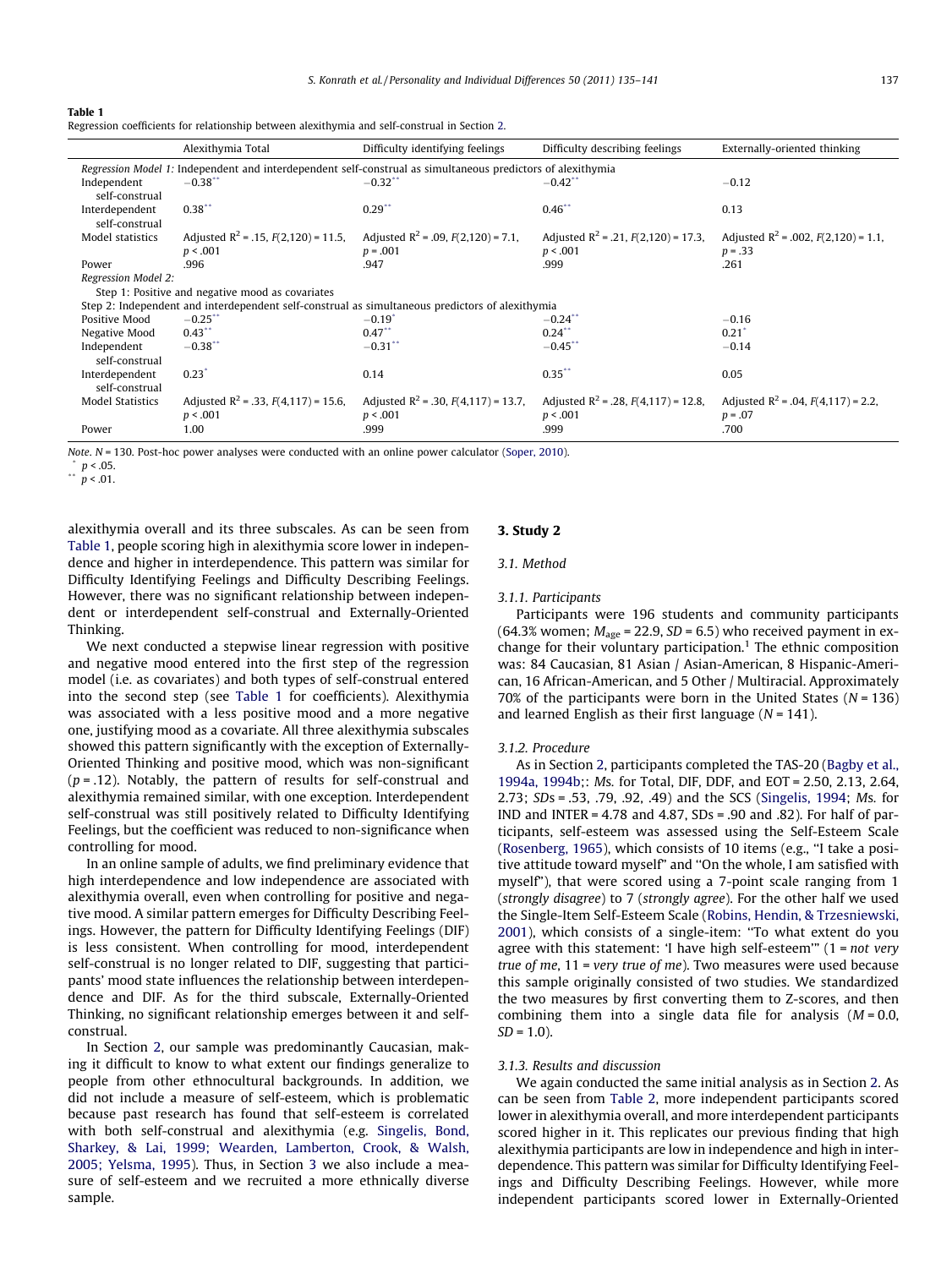#### <span id="page-3-0"></span>Table 2

|  | Regression coefficients for relationship between alexithymia and self-construal in Section 3. |  |  |  |  |
|--|-----------------------------------------------------------------------------------------------|--|--|--|--|
|  |                                                                                               |  |  |  |  |
|  |                                                                                               |  |  |  |  |
|  |                                                                                               |  |  |  |  |

|                                                                                                             | Alexithymia total                                                                               | Difficulty identifying feelings                                                                                            | Difficulty describing feelings           | Externally-oriented thinking            |  |  |  |
|-------------------------------------------------------------------------------------------------------------|-------------------------------------------------------------------------------------------------|----------------------------------------------------------------------------------------------------------------------------|------------------------------------------|-----------------------------------------|--|--|--|
| Regression Model 1: Independent and interdependent self-construal as simultaneous predictors of alexithymia |                                                                                                 |                                                                                                                            |                                          |                                         |  |  |  |
| Independent<br>self-construal                                                                               | $-0.32$ **                                                                                      | $-0.18$ <sup>*</sup>                                                                                                       | $-0.32$ **                               | $-0.23$ **                              |  |  |  |
| Interdependent<br>self-construal                                                                            | $0.13*$                                                                                         | $0.14^*$                                                                                                                   | $0.17^*$                                 | $-0.04$                                 |  |  |  |
| <b>Model Statistics</b>                                                                                     |                                                                                                 | Adjusted $R^2$ = .12, $F(2,189)$ = 13.8, Adjusted $R^2$ = .05, $F(2,189)$ = 5.9,                                           | Adjusted $R^2$ = .13, $F(2,189)$ = 15.5, | Adjusted $R^2$ = .04, $F(2,189)$ = 5.2, |  |  |  |
|                                                                                                             | p < .001                                                                                        | $p = .003$                                                                                                                 | p < .001                                 | $p = .006$                              |  |  |  |
| Power                                                                                                       | .999                                                                                            | .890                                                                                                                       | .999                                     | .851                                    |  |  |  |
| <b>Regression Model 2:</b>                                                                                  |                                                                                                 |                                                                                                                            |                                          |                                         |  |  |  |
| Step 1: Self-esteem as a covariate                                                                          |                                                                                                 |                                                                                                                            |                                          |                                         |  |  |  |
|                                                                                                             | Step 2: Independent and interdependent self-construal as simultaneous predictors of alexithymia |                                                                                                                            |                                          |                                         |  |  |  |
| Self-esteem                                                                                                 | $-0.43$                                                                                         | $-0.47$ **                                                                                                                 | $-0.31$                                  | $-0.14^{\sim}$                          |  |  |  |
| Independent<br>self-construal                                                                               | $-0.16$ <sup>*</sup>                                                                            | $-0.01$                                                                                                                    | $-0.20$                                  | $-0.17$ <sup>*</sup>                    |  |  |  |
| Interdependent<br>self-construal                                                                            | 0.10                                                                                            | 0.10                                                                                                                       | $0.14^*$                                 | $-0.05$                                 |  |  |  |
| Model statistics                                                                                            |                                                                                                 | Adjusted $R^2$ = .27, $F(3,187)$ = 24.8, Adjusted $R^2$ = .23, $F(3,187)$ = 19.7, Adjusted $R^2$ = .21, $F(3,187)$ = 17.4, |                                          | Adjusted $R^2$ = .05, $F(3,187)$ = 4.7, |  |  |  |
|                                                                                                             | p < .001                                                                                        | p < .001                                                                                                                   | p < .001                                 | $p = .004$                              |  |  |  |
| Power                                                                                                       | 1.00                                                                                            | 1.00                                                                                                                       | .999                                     | .904                                    |  |  |  |

Note. N = 196. Post-hoc power analyses were conducted with an online power calculator [\(Soper, 2010\)](#page-6-0).

Thinking, there was no relationship between interdependence and EOT.

We next controlled for self-esteem by conducting a stepwise linear regression with self-esteem entered into the first step of the regression model and both types of self-construal entered into the second step (See Table 2 for coefficients). As in past research ([Wearden et al., 2005; Yelsma, 1995\)](#page-6-0), alexithymia was negatively associated with self-esteem. Since alexithymia and self-esteem are strongly correlated, this justifies its inclusion as a covariate.

The original pattern of results remained similar for independent self-construal: more independence was associated with decreased alexithymia. The only exception to this result was that the relationship between independence and DIF disappears when controlling for self-esteem. For interdependence, the relationship again remains similar, with high interdependence associated with higher alexithymia, except that this relationship only remains significant for DDF when controlling for self-esteem.

## 4. Mediation analysis

We observed that Asians scored higher than Caucasians on alexithymia overall and on two of its subscales (DIF and EOT; See [Fig. 1a](#page-4-0)), ps < .01. In addition, Asians scored higher than Caucasians on interdependence,  $p < .001$ , and marginally lower than Cauca-sians on independence (See [Fig. 1b](#page-4-0)),  $p < .06$ .

Because of this, we decided to test a potential mediating model between ethnocultural background, self-construal, and alexithymia. However, before delving into this analysis, we first address one potential issue. All participants completed these questionnaires in an American college setting in English, leaving open the possibility that participants with an Asian ethnocultural background scored higher in alexithymia because of a language confound. Thus, we separated Asian participants by country of birth and language status. We found that there were no statistical differences on the alexithymia scores of Asians born in the United States compared to Asians born elsewhere, Fs < 1.When examining language status, we found that there was a marginal overall tendency for English-as-a-Second-Language Asians to score higher on alexithymia overall, p=.104, but this was driven by the less-languagerelevant (i.e. more cognitively oriented) subscale of EOT,  $p < .05$ .

In the two more language-relevant (DIF, DDF), there were no differences between Asians whose first language was English versus another language, ps > .18.<sup>2</sup>

We next tested whether the relationship between ethnocultural background and alexithymia was mediated by self-construal (See [Fig. 2\)](#page-5-0). We first created a new variable, socially atomized selfconstrual (see [Konrath, Bushman, & Grove, 2009\)](#page-5-0), by subtracting interdependent self-construal from independent self-construal, such that higher numbers reflect unmitigated independence. We then used [Baron & Kenny's \(1986](#page-5-0)) four-step model for testing mediation on alexithymia and each of its subscales. We first used regression analysis to confirm that ethnocultural background  $(1 - Asian-born / Asian-American, 0 - Caucasian)$  was positively related to alexithymia total, Difficulty Identifying Feelings, and Externally-Oriented Thinking. (It was unrelated to Difficulty Describing Feelings.) Next, we confirmed that ethnocultural background was negatively related to self-construal, in other words, that Caucasians scored higher on socially-atomized self-construal than Asians. Then, we confirmed that high independence [high interdependence] was related to lower [higher] alexithymia.

Finally, we examined the relationship between ethnocultural background and alexithymia when controlling for self-construal. No relationship was reduced to zero when controlling for selfconstrual, ruling out full mediation. Instead, there is evidence that self-construal partially mediates the relationship between ethnocultural background and alexithymia overall (Sobel = 2.59,  $p = .01$ ) and DIF (Sobel = 1.75,  $p = .08$ ), but not EOT (Sobel = .68,  $p = .50$ ). Thus, at least some of the relationship between ethnocultural background and alexithymia (and DIF) can be explained by self-construal.

## 5. General discussion

In two studies we found that lower independence and higher interdependence are associated with alexithymia overall and two of its subscales (DIF and DDF). The relationship between selfconstrual and EOT is less consistent: in Section [2](#page-1-0) there was no

<sup>\*</sup>  $p < .05$ .

 $n < .01$ .

 $\sim$   $p$  < .10.

<sup>&</sup>lt;sup>2</sup> We entered ethnicity (0 = Caucasian, 1 = Asian) and its interactions with selfconstrual into a stepwise regression, to predict alexithymia and its subscales. There were no significant interactions between ethnicity and both types of self-construal.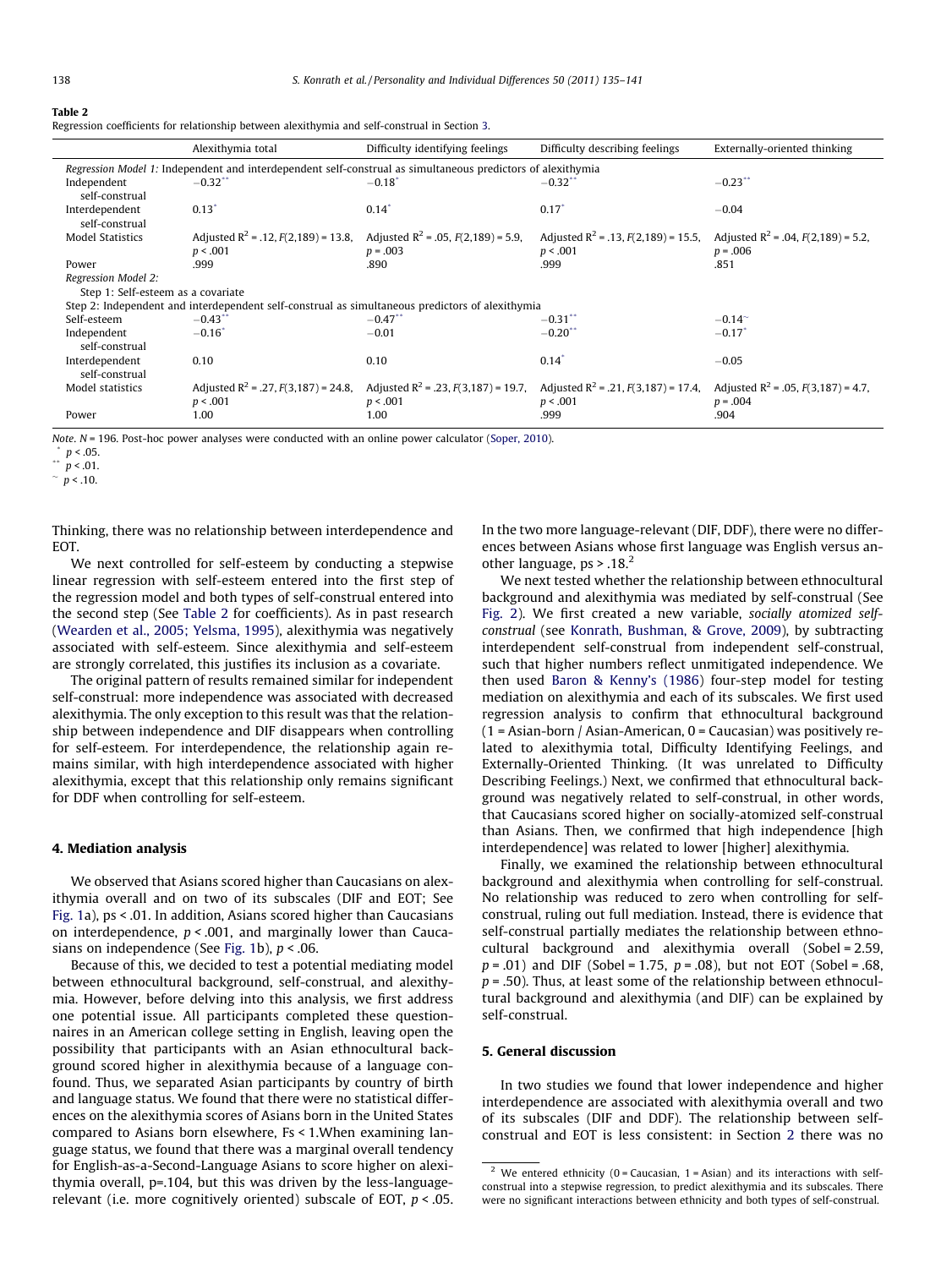<span id="page-4-0"></span>

Fig. 1. Alexithymia (1a) and self-construal (1b) by ethnocultural background. Capped bars denote standard errors.

relationship with either type of self-construal and in Section [3](#page-2-0) there was a negative relationship with independent self-construal only. In Section [3,](#page-2-0) we also find that Asians, an ethnocultural group characterized by lower independence and higher interdependence, score higher in alexithymia. This finding is not fully explained by country of origin or language status, and it replicates past research findings (e.g. [Dion, 1996; Le et al., 2002; Zhu et al., 2007\)](#page-5-0). Self-construal at least partially mediates the relationship between ethnocultural background and alexithymia (total and DIF).

When controlling for mood (Section [2](#page-1-0)) and self-esteem (Section [3](#page-2-0)), though, our results appear more complicated. Taken together, it appears that the associations between independence and alexithymia better resisted covariation as compared to associations between interdependence and alexithymia. Specifically, although the relationship between interdependence and DDF withstood the covariates, the relationship between interdependence and DIF was reduced to non-significance. The fact that one alexithymia subscale (i.e. DDF) is more robustly related to interdependence than another (i.e. DIF) can tell us something potentially interesting about how emotional processes interact with self-related ones. When controlling for important covariates (mood, self-esteem), interdependent people no longer report having problems with identifying their feelings. What remains is difficulty in describing their feelings. This same pattern is present in research finding that psychiatric patients who used more references to others in their natural language also scored higher in DDF [\(Meganck, Vanheule,](#page-6-0) [Inslegers, & Desmet, 2009](#page-6-0)). This disconnect between ability to identify versus describe feelings might point to motivational differences in people who are high in interdependence. Perhaps they realize that there are low risks to harmonious relationships if they internally acknowledge their own emotional states. Instead, they may think that the risk to harmonious social relations occurs if they describe their feelings to others. Or, perhaps they feel as if there is not much need to verbalize their feelings to others, since others in their social context should be able to read them reasonably well.

The finding that higher independence is related to lower alexithymia is more robust, and equally compelling. People with a pre-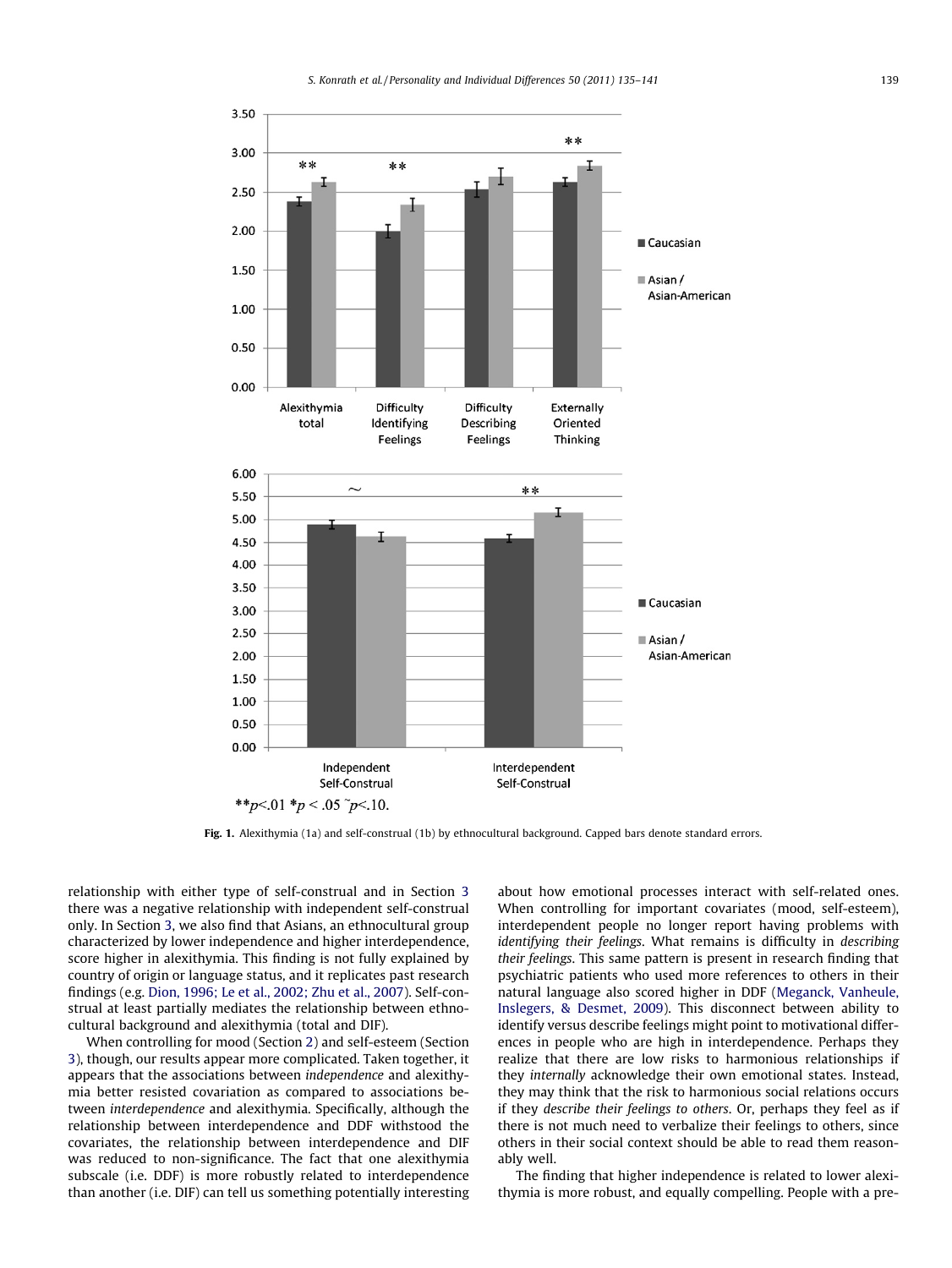<span id="page-5-0"></span>

Fig. 2. Testing the potential mediating effect of self-construal on the relationship between ethnocultural background and alexithymia (and its subscales).

dominant focus on the autonomous aspects of the self actually report being better at identifying and describing their emotions. Perhaps this is because they are more comfortable being ''psychologically-minded" (Dion, 1996). In any case, there are important potential implications of our findings. Given that increased ability to verbalize emotional states (i.e. low alexithymia) has been found to be associated with numerous positive health outcomes (see Section [1\)](#page-0-0), this points to one highly speculative potential fruitful area of research in health psychology: perhaps future research could examine whether primed independent self-construal would increase emotional verbalizations, and whether this would have positive psychophysiological consequences (e.g. lower cortisol in response to stressors). Obviously, ethnocultural background is likely to play a role in any such finding, and it is likely that the match between emotional verbalization style and culture would be an important consideration in any future work.

Another potential implication of our findings is that we might expect surprising emotional detection abilities from those scoring high in alexithymia, despite past work showing that they have difficulty recognizing emotions (e.g. Lane et al., 1996; Machin, Casey, & Machin, 2009; Parker et al., 1993). Most of the emotions used as dependent measures in these studies were more ego-focused, and that there may be different effects for more other-focused ones. While people scoring high in alexithymia might have difficulty identifying and describing ego-focused emotions (like anger or pride; see Kitayama, Mesquita, & Karasawa, 2006), it is possible that they may in fact find it easier to identify and express more other-oriented emotions (e.g. friendly, guilty), considering their high interdependence.

While we report evidence for a link between alexithymia and self-construal, it is important to note that these data are only correlational. Thus, we cannot determine the nature of the causal relationship between these three variables. It is possible that higher alexithymia leads to lower independence or increased interdependence. However, it seems more logically plausible that differences in self-construal drive emotional verbalization abilities. Given the ethnocultural findings we and others have reported though, it is also possible that a third variable (e.g. emotionally restrained parenting style) may best explain the relationship between alexithymia and self-construal. In future research we will attempt to better understand why there is a relationship between the two variables.

## Acknowledgement

This research was supported by the Belgian National Funds for Scientific Research (FNRS-FRS), Belgium and by a Joined Research Grant (ARC 06/11-337) from the Belgian French Community. Delphine Grynberg is Research Fellow at the Belgian National Funds for Scientific Research (FNRS-FRS). Olivier Luminet is Senior Research Associate at the Belgian self-construal and alexithymia National Fund for Scientific Research (FNRS-FRS).

#### References

- Bagby, R. M., Parker, J. D., & Taylor, G. J. (1994a). The twenty-item Toronto Alexithymia Scale: I. Item selection and cross-validation of the factor structure. Journal of Psychosomatic Research, 38, 23–32.
- Bagby, R. M., Taylor, G. J., & Parker, J. D. (1994b). The twenty-item Toronto Alexithymia Scale: II. Convergent, discriminant, and concurrent validity. Journal of Psychosomatic Research, 38, 33–40.
- Bainbridge-Frymier, A., Klopf, D. W., & Ishii, S. (1990). Japanese and Americans compared on the affect orientation construct. Psychological Reports, 66, 985–986.
- Baron, R. M., & Kenny, D. A. (1986). The moderator-mediator variable distinction in social psychological research: Conceptual, strategic and statistical considerations. Journal of Personality and Social Psychology, 51, 1173–1182.
- Cox, B. J., Kuch, K., Parker, J. D., Shulman, I. D., & Evans, R. J. (1994). Alexithymia in somatoform disorder patients with chronic pain. Journal of Psychosomatic Research, 38, 523–527.
- De Gennaro, L., Curcio, M., & Ferrara, M. (2004). The relationship between alexithymia, depression, and sleep complaints. Psychiatry Research, 128, 253–258.
- Dion, K. L. (1996). Ethnolinguistic correlates of alexithymia: Toward a cultural perspective. Journal of Psychosomatic Research, 41, 531–539.
- Honkalampi, K., Hintikka, J., Tanskanen, A., Lehtonen, J., & Viinamaki, H. (2000). Depression is strongly associated with alexithymia in the general population. Journal of Psychosomatic Research, 48, 99–104.
- Jimerson, D. C., Wolfe, B. E., Franko, D. L., Covino, N. A., & Sifneos, P. E. (1994). Alexithymia ratings in bulimia nervosa: Clinical correlates. Psychosomatic Medicine, 56, 90–93.
- Jula, A., Salminen, J. K., & Saarijarvi, S. (1999). Alexithymia: A facet of essential hypertension. Hypertension, 33, 1057–1061.
- Kitayama, S., Mesquita, B., & Karasawa, M. (2006). Cultural affordances and emotional experience. Socially engaging and disengaging emotion in Japan and the United States. Journal of Personality and Social Psychology, 91, 890–903.
- Konrath, S., Bushman, B. J., & Grove, T. (2009). Seeing my world in a million little pieces: narcissism, self-construal, and cognitive–perceptual style. Journal of Personality, 77, 1197–1228.
- Lane, R. D., Sechrest, L., Reidel, R., Weldon, V., Kaszniak, A., & Schwartz, G. E. (1996). Impaired verbal and nonverbal emotion recognition in alexithymia. Psychosomatic Medicine, 58, 203–210.